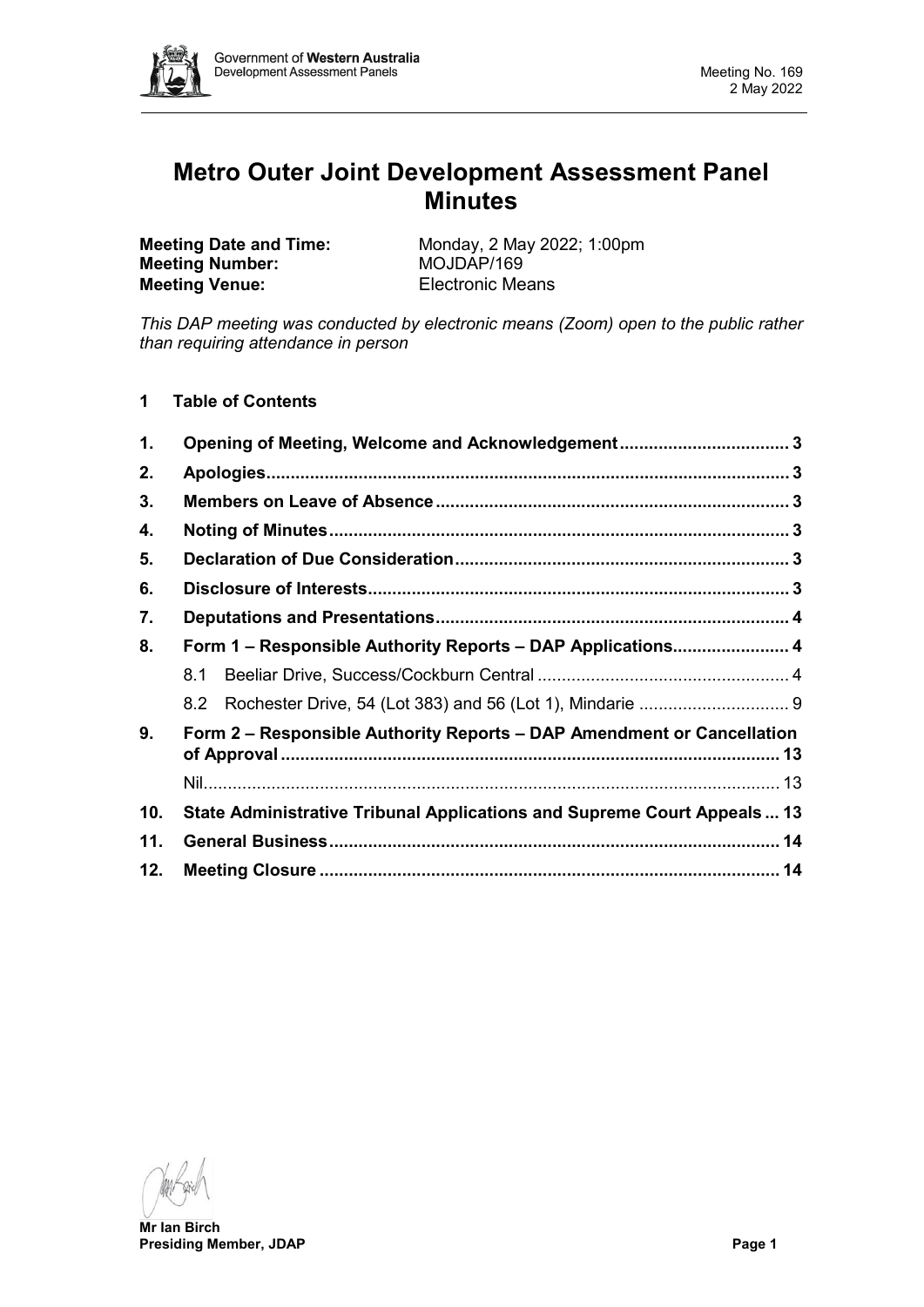

# **Attendance**

# **DAP Members**

Mr Ian Birch (Presiding Member) Ms Sheryl Chaffer (Deputy Presiding Member) Mr Jason Hick (Third Specialist Member)

*Item 8.1* Cr Chontelle Stone (Local Government Member, City of Cockburn) Cr Phoebe Corke (Local Government Member, City of Cockburn)

*Item 8.2* Cr Vinh Nguyen (Local Government Member, City of Wanneroo) Cr Frank Cvitan (Local Government Member, City of Wanneroo)

# **Officers in attendance**

*Item 8.1* Mr Lorenzo Santoriello (City of Cockburn)

*Item 8.2* Mr Greg Bowering (City of Wanneroo) Mr Daniel Sheahan (City of Wanneroo) Ms Mel Sun (City of Wanneroo) Mr Josh Coppola (City of Wanneroo) Mr Zain Hassen (City of Wanneroo) Mr Ian Barker (City of Wanneroo) Ms Sue Wesley (City of Wanneroo)

# **Minute Secretary**

Ms Samantha Hansen (DAP Secretariat) Ms Megan Ventris (DAP Secretariat)

# **Applicants and Submitters**

*Item 8.1* Mr Murray Casselton (element) Mr James Lewisson (element)

*Item 8.2* Mr Alessandro Stagno (Apex Planning) Mr Jed Casiro (Landowner)

# **Members of the Public / Media**

There were four (4) members of the public in attendance.

Ms Tyler Brown from Perth Now was in attendance.

**Mr Ian Birch Presiding Member, JDAP Page 2**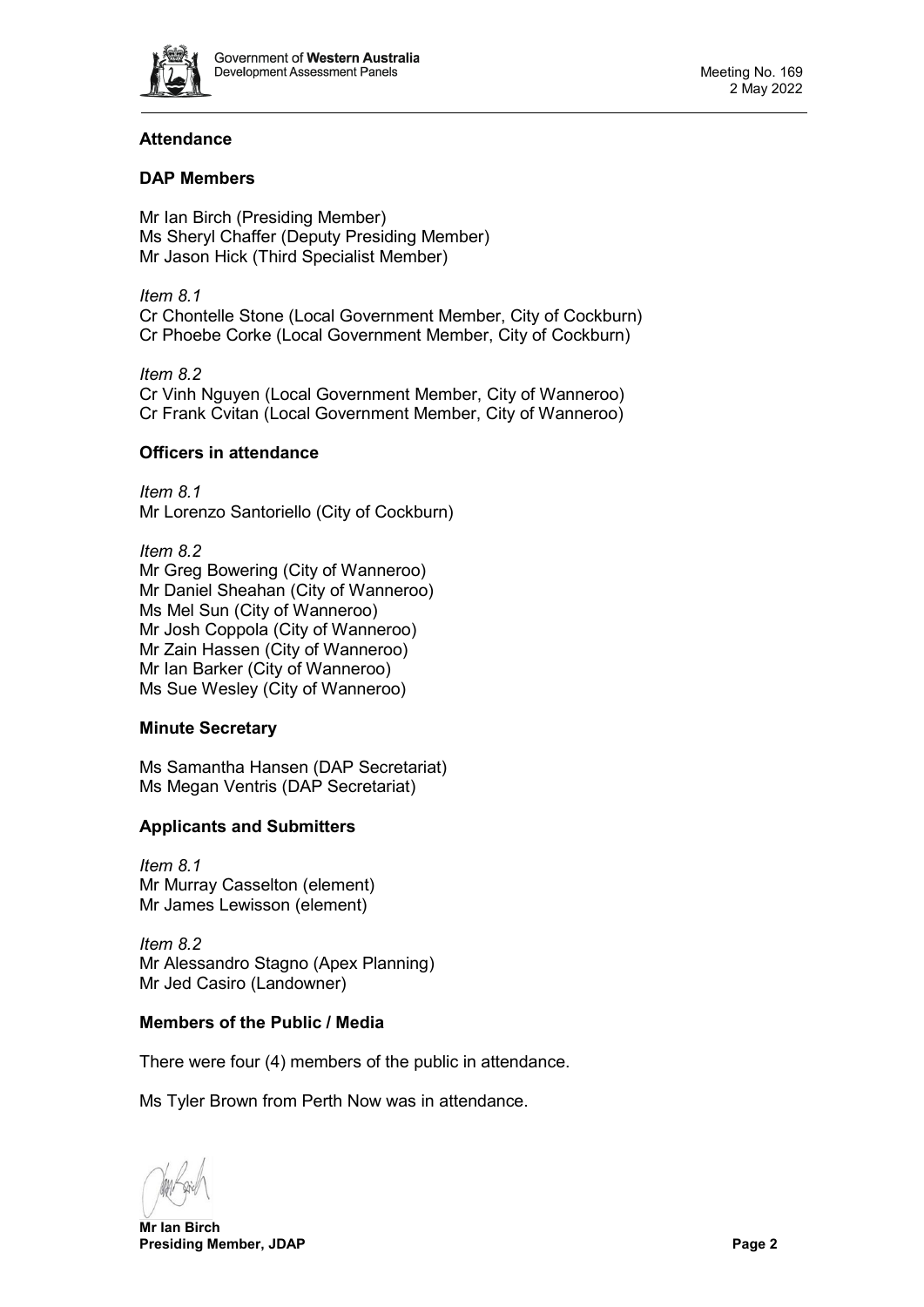

# <span id="page-2-0"></span>**1. Opening of Meeting, Welcome and Acknowledgement**

The Presiding Member declared the meeting open at 1:00pm on 2 May 2022 and acknowledged the traditional owners and paid respect to Elders past and present of the land on which the meeting was being held.

The Presiding Member announced the meeting would be run in accordance with the DAP Standing Orders 2020 under the *Planning and Development (Development Assessment Panels) Regulations 2011.*

# **1.1 Announcements by Presiding Member**

The Presiding Member advised that in accordance with Section 5.16 of the DAP Standing Orders 2020 which states *'A person must not use any electronic, visual or audio recording device or instrument to record the proceedings of the DAP meeting unless the Presiding Member has given permission to do so.',* the meeting would not be recorded.

This meeting was convened via electronic means (Zoom). Members were reminded to announce their name and title prior to speaking.

# <span id="page-2-1"></span>**2. Apologies**

Nil

# <span id="page-2-2"></span>**3. Members on Leave of Absence**

Nil

### <span id="page-2-3"></span>**4. Noting of Minutes**

DAP members noted that signed minutes of previous meetings are available on the [DAP website.](https://www.dplh.wa.gov.au/about/development-assessment-panels/daps-agendas-and-minutes)

### <span id="page-2-4"></span>**5. Declaration of Due Consideration**

All members declared that they had duly considered the documents.

# <span id="page-2-5"></span>**6. Disclosure of Interests**

Nil

**Mr Ian Birch Presiding Member, JDAP Page 3**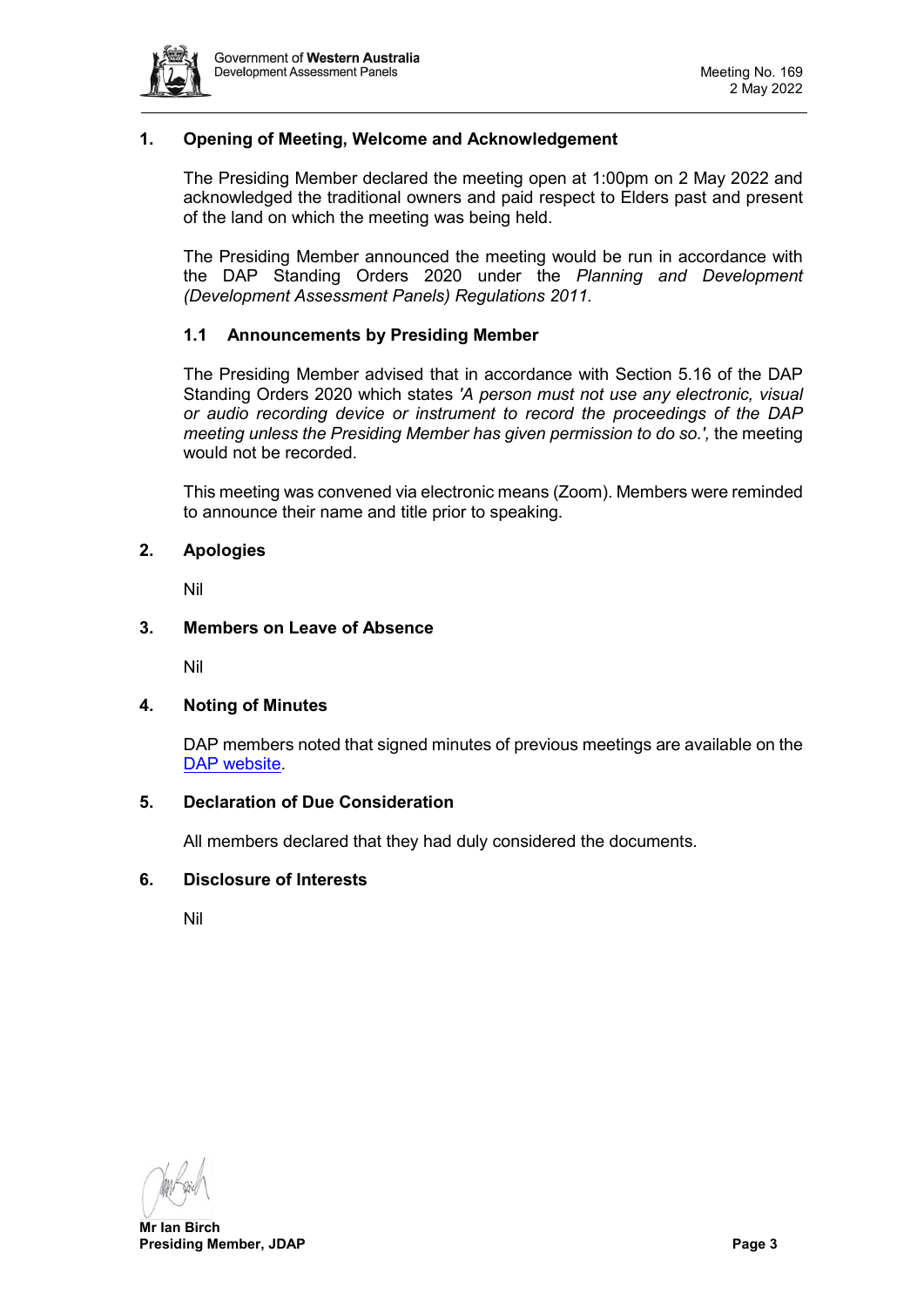

# <span id="page-3-0"></span>**7. Deputations and Presentations**

- **7.1** Mr Murray Casselton (element) addressed the DAP in support of the recommendation for the application at Item 8.1 and responded to questions from the panel.
- **7.2** Mr Lorenzo Santoriello from the City of Cockburn responded to questions from the panel.

# *The presentation at Item 7.1 and 7.2 were heard prior to the application at Item 8.1.*

- **7.3** Mr Alessandro Stagno (Apex Planning) addressed the DAP in support of the recommendation for the application at Item 8.2 and responded to questions from the panel.
- **7.4** The City of Wanneroo Officers responded to questions from the panel.

*The presentations at Items 7.3 and 7.4 were heard prior to the application at Item 8.2*

# <span id="page-3-1"></span>**8. Form 1 – Responsible Authority Reports – DAP Applications**

#### <span id="page-3-2"></span>**8.1 Beeliar Drive, Success/Cockburn Central**

Development Description: Pedestrian Bridge Applicant:<br>Owner: City of Cockburn Responsible Authority: City of Cockburn<br>DAP File No: DAP/21/02106 DAP/21/02106

### **REPORT RECOMMENDATION**

#### **Moved by:** Nil **Seconded by:** Nil

That the Metro Outer Joint Development Assessment Panel resolves to:

- 1. **Accept** that the DAP Application reference DAP/21/02106 is appropriate for consideration as a "Road Infrastructure" land use and compatible with the objectives of the zoning table in accordance with the City of Cockburn Town Planning Scheme No. 3;
- 2. **Approve** DAP Application reference DAP/21/02126 and accompanying plans in accordance with Clause 68 of Schedule 2 (Deemed Provisions) of the *Planning and Development (Local Planning Schemes) Regulations 2015*, and the provisions of the City of Cockburn Town Planning Scheme No. 3, subject to the following conditions: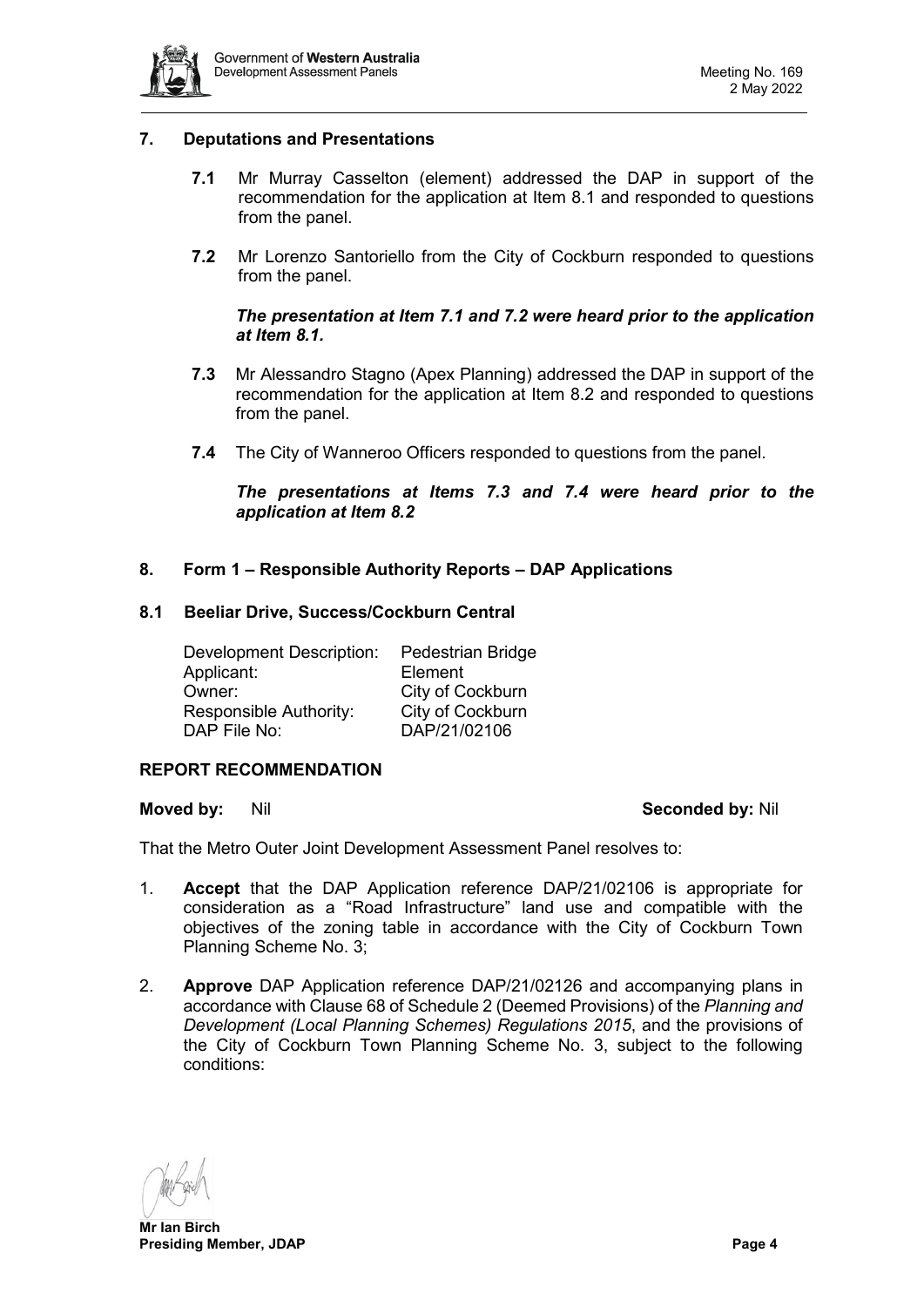

# **Conditions**

- 1. Pursuant to clause 16 of the Metropolitan Region Scheme, this approval is deemed to be an approval under clause 16 of the Metropolitan Region Scheme.
- 2. Development shall be carried out in accordance with the terms of the application as approved herein and any approved plan.
- 3. This decision constitutes planning approval only and is valid for a period of four (4) years from the date of approval. If the subject development is not substantially commenced within the specified period, the approval shall lapse and be of no further effect.
- 4. **Prior to the lodgement of an application for building permit**, the applicant shall provide engineered drawings and the structural design, including all stages of construction and erection, to the City for review by an independent and qualified engineer. The drawings and design shall including the following;
	- a. The architectural cladding for the soffit (or elsewhere) shall enable safe, easy access for the purposes of routine visual inspection of all faces of the primary structure;
	- b. Details of the bridge piling;
	- c. Details of the balustrading heights and strengths;<br>d. Confirmation of the primary elements of the bridge
	- Confirmation of the primary elements of the bridge being designed to AS5100 standard (100 year lifespan);
	- e. Confirmation that the bridge structure can sustain the loading of shelter screens up to an including full enclosure.
- 5. **Prior to the lodgement of an application for building permit**, a schedule of the materials, finishes and colours shall be submitted to and approved by the City. The schedule shall include details of the type of materials proposed to be used, including their colour and texture. The development shall thereafter be maintained in accordance with the approved materials schedule.
- 6. **Prior to the lodgement of an application for Building Permit**, the owner/applicant shall:
	- a. submit to the City for approval a preliminary proposal for an art work designed be a professional artist at a cost of 1% of the total project cost (to a maximum of \$250,000), to be to be located within the subject site as an integral part of the development;
	- b. submit to the City for approval an 'Application for Artwork Design';
	- c. enter into a contract with a professional artist/s to design and install (if appropriate) the artwork approved by the City.

The artwork shall then be installed prior to the development being handed over to the City.

**Mr Ian Birch Presiding Member, JDAP Page 5**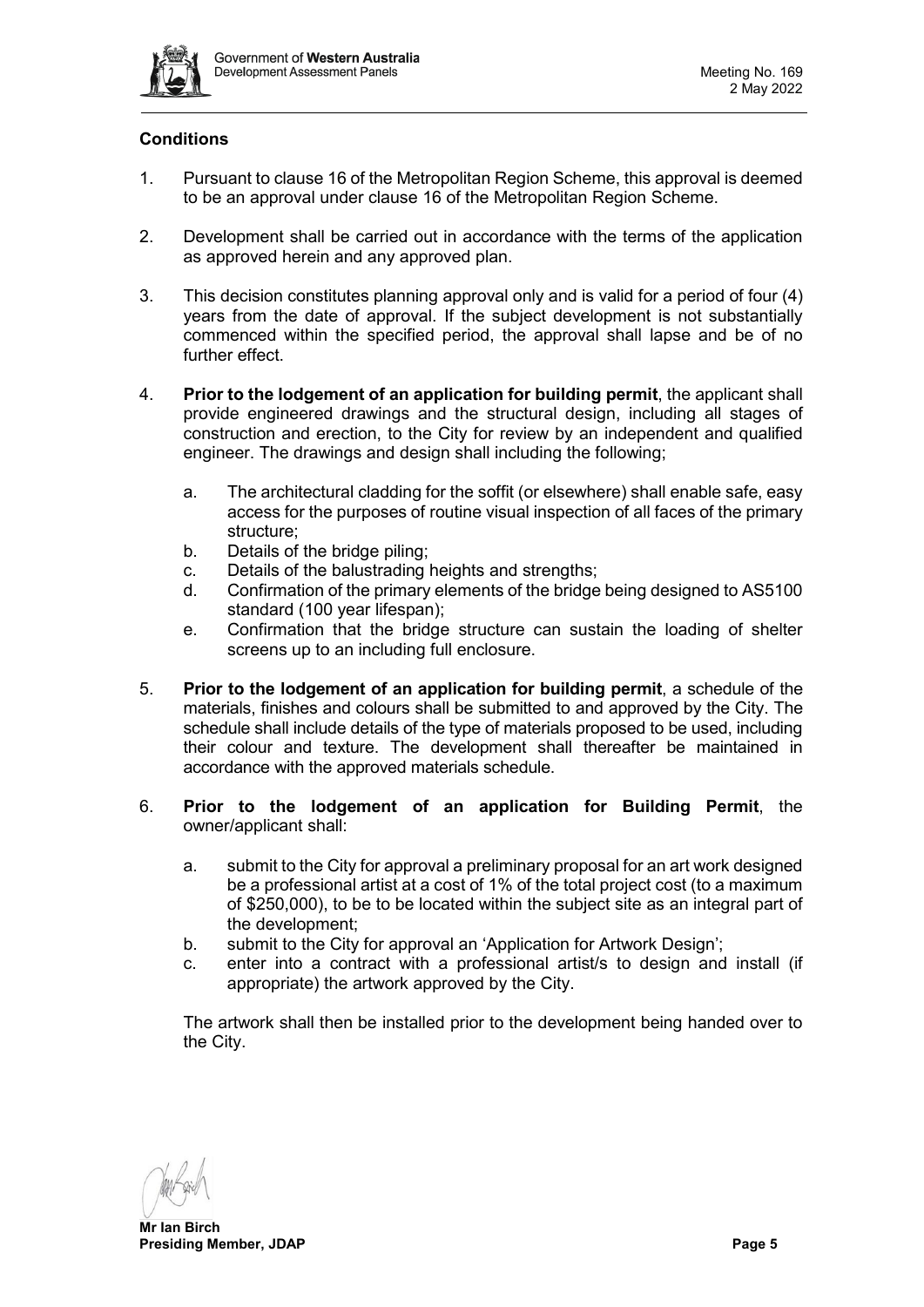

- 7. **Prior to the lodgement of an application for building permit** for the proposed Beeliar pedestrian bridge the subject of this application (Beeliar Pedestrian Bridge) the owner of Lot 203 (816) Beeliar Drive, Success (land) shall enter into a deed of agreement with the City of Cockburn (City) whereby the owner:
	- a. Indemnifies the City against all actions, costs, proceedings, suits and demands whatsoever which may at any time be incurred or suffered by the City or brought, maintained or made against the City in respect of:
		- i. Injury or damage, or to, any kind of property of thing;
		- ii. The death of, or injury suffered by any person;
		- iii. Any loss, damage or injury caused to the Beeliar Drive Road Reserve (other than as necessarily caused by the construction works); and

Caused by, contributed to, or arising out of the undertaking of construction works for the Beeliar Pedestrian Bridge during the period of those works;

- b. Agrees to remedy any construction defects and undertake any warranty works to the Beeliar Pedestrian Bridge for a period of twelve (12) months following practical completion of the Beeliar Pedestrian Bridge (**Defects Liability Period**) in accordance with the specifications (which shall not exceed the originally approved specifications) of and to the satisfaction of the City, and for the avoidance of doubt, which does not include matters not relating to construction defects or warranties such as accidental or malicious damage:
- c. Agrees to provide to the City a bond in an amount satisfactory to the City to be held for the duration of the Defects Liability Period (Bond) to enable the City to draw against the bond for all costs incurred by the City in carrying out any defects/rectification works arising during the Defects Liability Period which are required to be undertaken under Condition 7b but not undertaken by the owner or owners builder within a reasonable time of demand by the City, but excluding any costs which are incurred and which do not relate to construction faults of the Beeliar Drive Bridge (including but not limited to routine (non-warranty) maintenance and cleaning damage from malicious acts of graffiti or vandalism and/or car accidents which might cause damage to the Beeliar Pedestrian Bridge); and
- d. Agrees to take out and maintain (or ensures its builder takes out and maintains) a policy of public liability insurance with a reputable insurer in an amount satisfactory to the City to insure the City and the owner against all claims for loss or damage or injury occurring to the Beeliar Drive Road Reserve or property of the City or any person or property of any person as a result of or arising out of the construction of the Beeliar Pedestrian Bridge (Policy); which Policy shall be maintained until practical completion of the bridge and handover to the City.

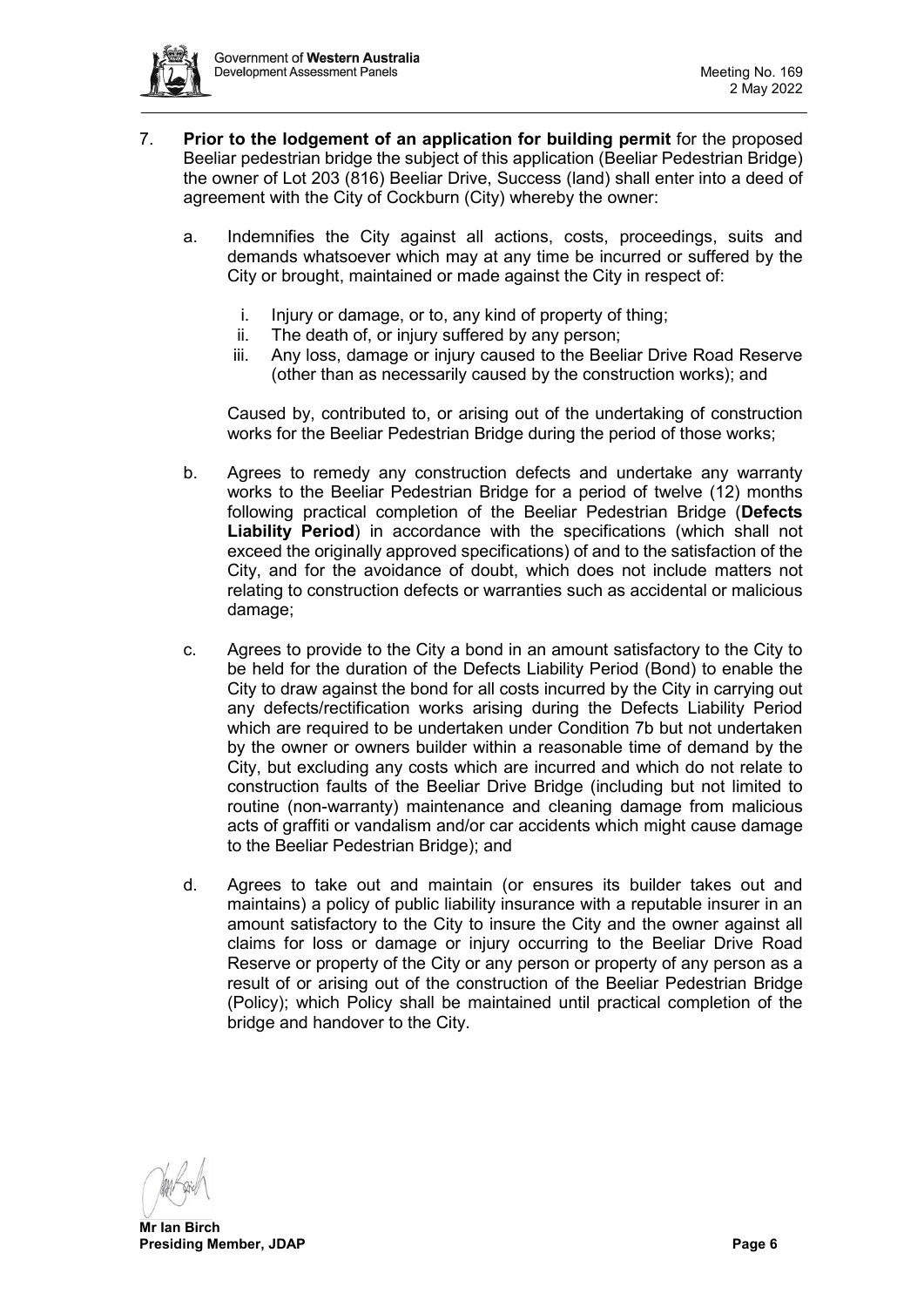

The agreement shall be prepared by the City's solicitors to the satisfaction of the City and the owner of the land. The City shall be responsible to pay all costs associated with the City's solicitor's costs of and incidental to the preparation of the agreement (including all drafts). The owner shall be responsible for the costs of its own solicitors in negotiating the agreement.

- 8. **Prior to the lodgement of an application for building permit**, a Construction Management Plan shall be submitted to and approved by the City in consultation with Main Roads WA. The CMP shall be implemented to the satisfaction of the City.
- 9. **Prior to the lodgement of an application for building permit,** stormwater and drainage management plan shall be provided and approved to the City's satisfaction.
- 10. **Prior to the lodgement of an application for building permit**, the specifications of a suitable lift model shall be provided to the City for approval.
- 11. **Prior to the lodgement of an application for building permit**, a lighting plan shall be submitted to and approved by the City.
- 12. Above ground utility services that are located near paths should be placed so that they do not constitute a hazard for pedestrians.
- 13. Utility pits are to be located to allow for continuous access to the footpath, lift and stairs during maintenance.
- 14. The applicant shall repair (or at the election of the City, pay the reasonable cost of repairing) any damages to the public thoroughfare during the construction (up to practical completion) caused by the construction of Beeliar Pedestrian Bridge.
- 15. The applicant contributing to a bond to cover the costs of repairing damage to the public thoroughfare and/or public places resulting from construction of the development, to be released within 1 month of practical completion (unless there is unrepaired damage at that time).
- 16. The applicant shall take out (or ensure its builder takes out) and provide the City with a copy of the insurance policy referred to in condition 7(d) prior to commencing works.

# **Advice Notes**

a. This is a Planning Approval only and does not remove the responsibility of the applicant/owner to comply with all relevant building, health and engineering requirements of the City, or with any requirements of the City of Cockburn Town Planning Scheme No. 3 or with the requirements of any external agency.

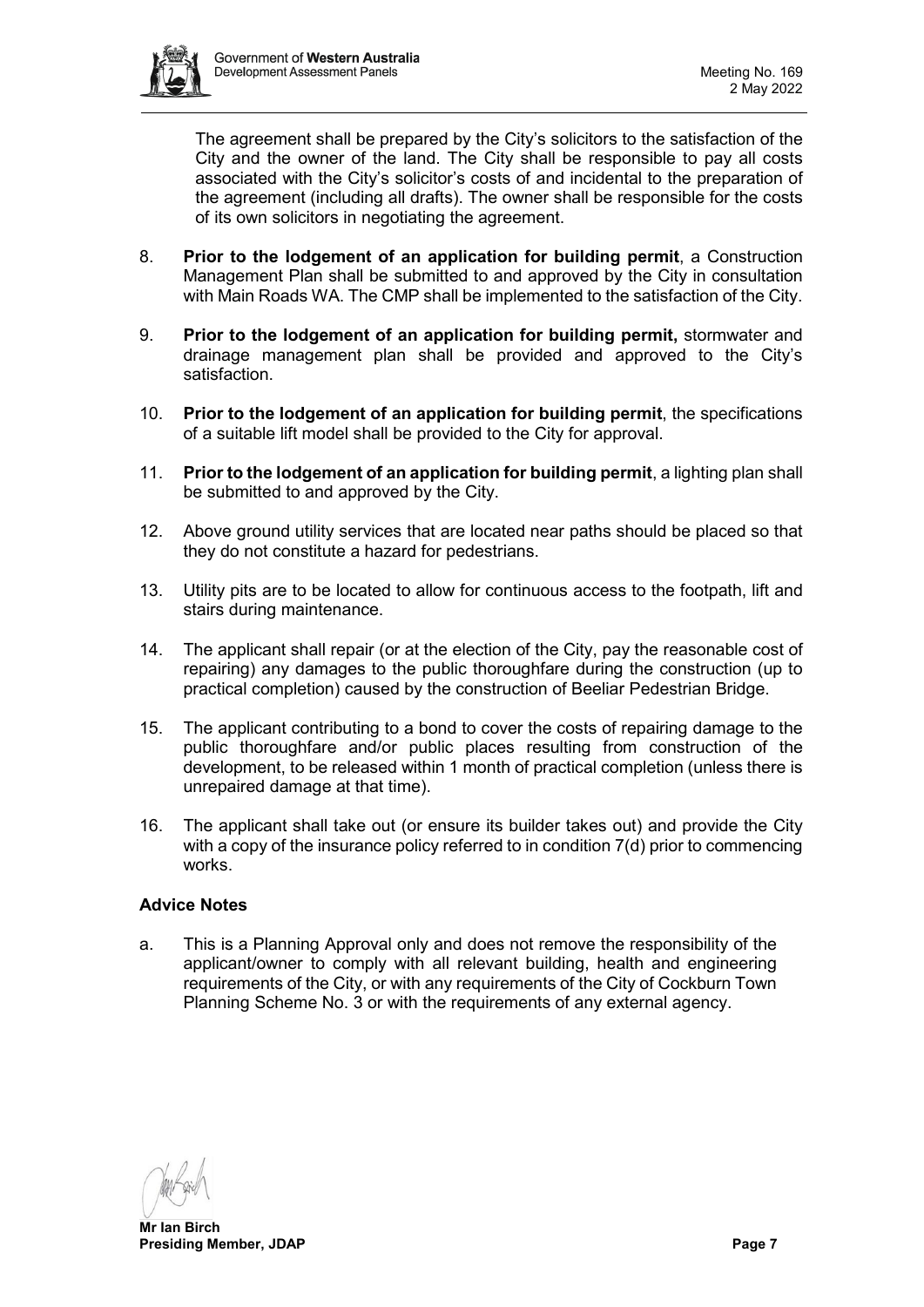

- b. With regard to Condition 7, the agreement shall be in the form of a legal agreement and shall address the following
	- a. A twelve (12) month maintenance/defects liability period;
	- b. City representatives attending key milestones of the construction;
- c. With regard to Condition 8, the Construction Management Plan (CMP) shall be in accordance with the City's CMP guidelines accessed on the City's Website and shall address the following items:
	- a. Traffic management;
	- b. Utilities;
	- c. Access to and from the site;
	- d. Delivery of materials and equipment to the site;
	- e. Storage of materials and equipment on the site;
	- f. Parking arrangements for contractors and subcontractors;
	- g. Management of construction waste; and
- d. With regard to Condition 9, the drainage and stormwater management plan shall address the following items
	- a. Drainage shall be designed to ensure no adverse impact upon the capacity or performance of the exiting precinct drainage in any way;
- e. With regard to Condition 10, the lift model is required to address the following.
	- a. Controls to ensure comfortable temperatures are maintained during extreme temperatures;
	- b. Alternate power solutions to enable lift doors to open during electrical issues;
	- c. Provision of, or ability to provide, CCTV within the lift;
	- d. Exclusive service controls for fire services and landing call isolation.
	- e. Car call buttons and landing buttons are to be dual illuminating Dewhurst US 95 or approved alternative;
	- f. Ensure condensers are installed to enable ample air flow (not in a recess) and is shielded from direct sun and weather.
- f. With regard to Condition 11, the Lighting plan shall detail
	- a. Integrated balustrade lighting;
	- b. Durable and vandal resistant lighting;
	- c. Lighting control gear to be easily accessible for maintenance.

The pedestrian bridge shall comply with the relevant Australian Standard AS:5100 for Bridge Design.

# **The Report Recommendation LAPSED for want of a mover and a seconder.**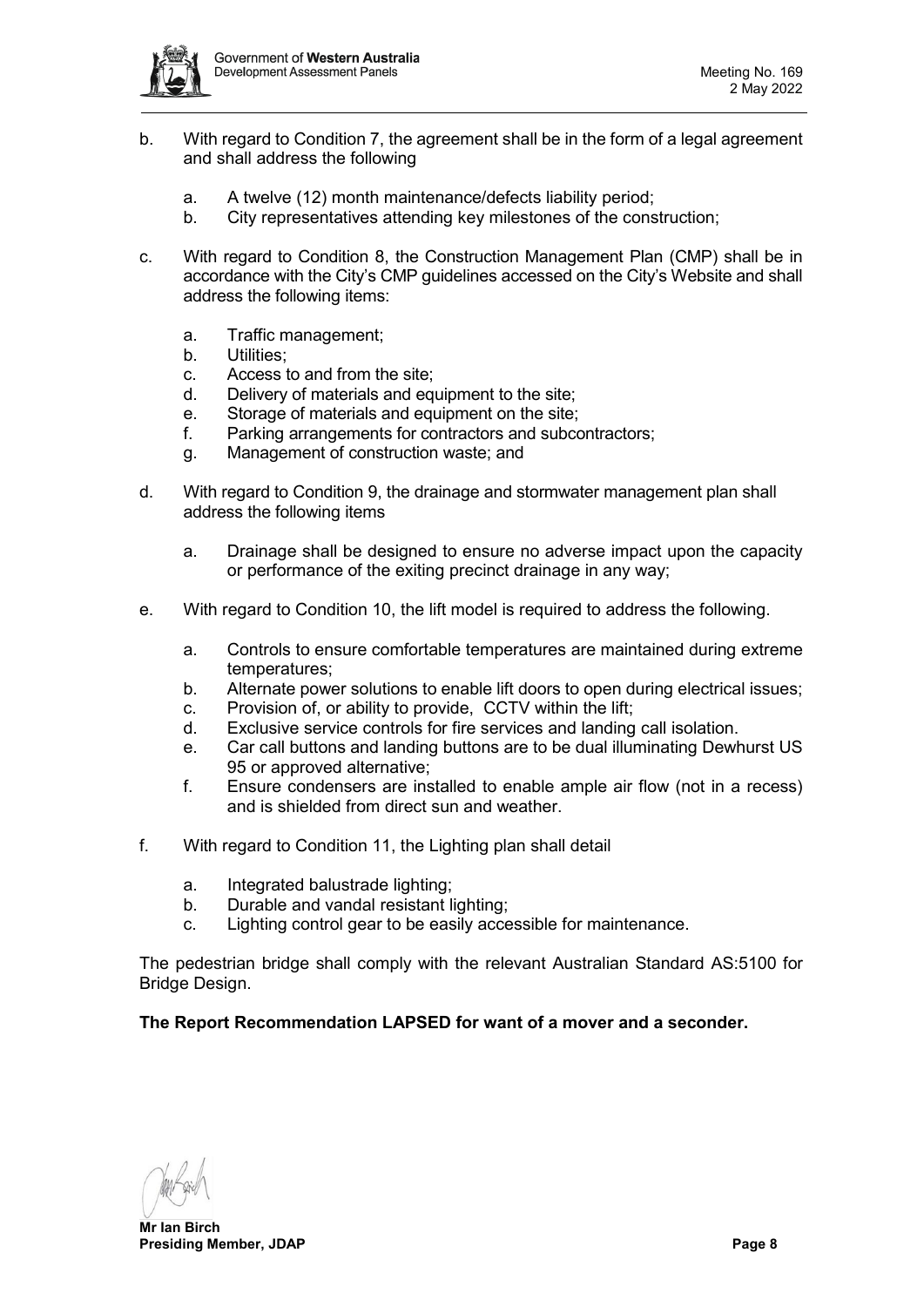

# **PROCEDURAL MOTION**

**Moved by:** Cr Chontelle Stone **Seconded by:** Cr Phoebe Corke

That the consideration of DAP Application DAP/21/02106 be deferred for a period of 30 days, in accordance with section 5.10.1a of the DAP Standing Orders 2020, as per the request of the applicant and agreed to by the officers of the City of Cockburn, in order to determine the bond and insurance policy amounts referred to in conditions 7c, 7d and Condition 15.

# **The Procedural Motion was put and CARRIED UNANIMOUSLY**

**REASON:** The procedural motion was put in order for the applicant to ensure that bond and insurance values as specified in Conditions 7c, 7d and 15 are reviewed and determined in a timely manner.

*Cr Chontelle Stone and Cr Phoebe Corke (City of Cockburn) left the panel at 1:15pm. Cr Vinh Nguyen and Cr Frank Cvitan (City of Wanneroo) joined the panel at 1:15pm.*

# **8.2 Rochester Drive, 54 (Lot 383) and 56 (Lot 1), Mindarie**

<span id="page-8-0"></span>

| Development Description:      | Child Care Centre                       |
|-------------------------------|-----------------------------------------|
| Applicant:                    | <b>Apex Planning</b>                    |
| Owner:                        | UZP Pty Ltd ATF the Mindarie Unit Trust |
| <b>Responsible Authority:</b> | City of Wanneroo                        |
| DAP File No:                  | DAP/22/02168                            |

# **REPORT RECOMMENDATION**

**Moved by: Ms Sheryl Chaffer <b>Seconded by:** Cr Frank Cvitan

With the agreement of the mover and seconder the following amendments were made to the report recommendation;

- i) To amend Condition 2 to read:
- *1. This decision constitutes planning approval only and is valid for a period of four (4) years (Covid-19 extension) from the date of approval. If the subject development is not substantially commenced within the specified period, the approval shall lapse and be of no further effect.*

**REASON:** To correct a typographical error.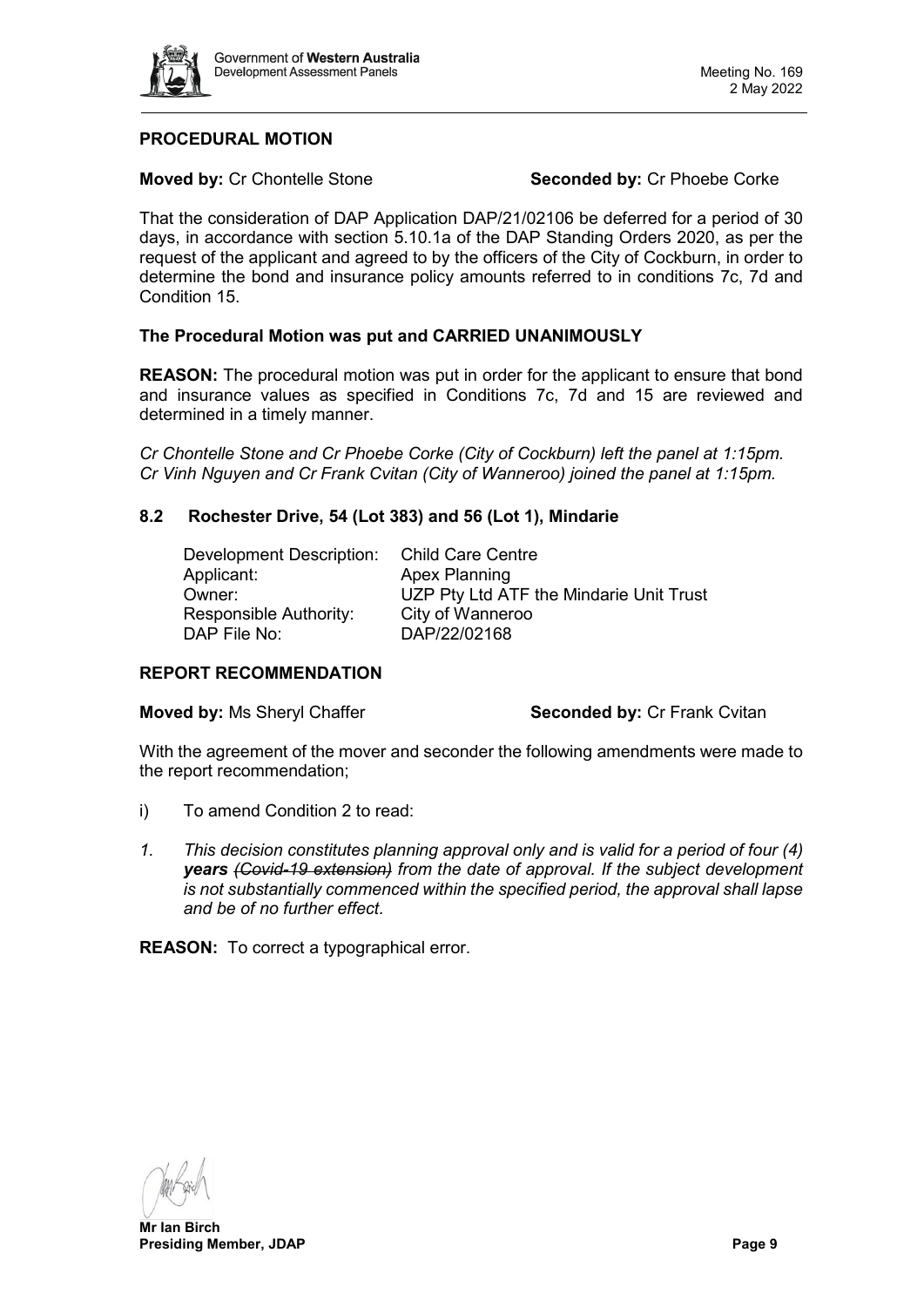

ii) To amend Condition 26 to read:

*Detailed civil engineering drawings and specifications for works within the public road reserve (footpath and modification to median to restrict right out movement) shall be lodged with the City and approved in writing prior to the commencement of construction works. Construction works are to be undertaken in accordance with the approved development application, engineering drawings and specifications at the cost of the proponent, and to the satisfaction of the City. All works shall be completed prior to occupation. The new concrete footpath fronting the site on Rochester Drive to be extended to the east to connect with the Marmion Avenue footpath.*

**REASON:** The panel determined that the proposed new footpath on Rochester Drive be extended across the front of the development to join up with the footpath along Marmion Avenue for the purpose of continuity and ease of access. The applicants were accepting of this amendment.

That the Metro Outer JDAP resolves to:

1. **Approve** DAP Application reference DAP/22/02168 and the accompanying plans provided in **Attachment 1** in accordance with Clause 68 of Schedule 2 (Deemed Provisions) of the *Planning and Development (Local Planning Schemes) Regulations 2015,* and the provisions of the City of Wanneroo District Planning Scheme No. 2, subject to the following conditions:

# **Conditions**

- 1. Pursuant to clause 26 of the Metropolitan Region Scheme, this approval is deemed to be an approval under clause 24(1) of the Metropolitan Region Scheme.
- 2. This decision constitutes planning approval only and is valid for a period of four (4) years from the date of approval. If the subject development is not substantially commenced within the specified period, the approval shall lapse and be of no further effect.
- 3. The use of the premises is to be Child Care Centre as defined in the City of Wanneroo's District Planning Scheme No.2 as follows:

"**Child Care Centre**: *means premises used for the daily or occasional care of children in accordance with the Community Services (Child Care) Regulations 1988."*

A change of use from that outlined above may require the approval of the City.

4. Revised plans shall be provided to City for approval prior to the granting of a building permit for the signage wall, which shall be relocated to the eastern side of the crossover, be no greater than 1.8 metres in height above natural ground level and be integrated with the design of the letterbox and planter so as to not obstruct sightlines.

**Mr Ian Birch Presiding Member, JDAP Page 10**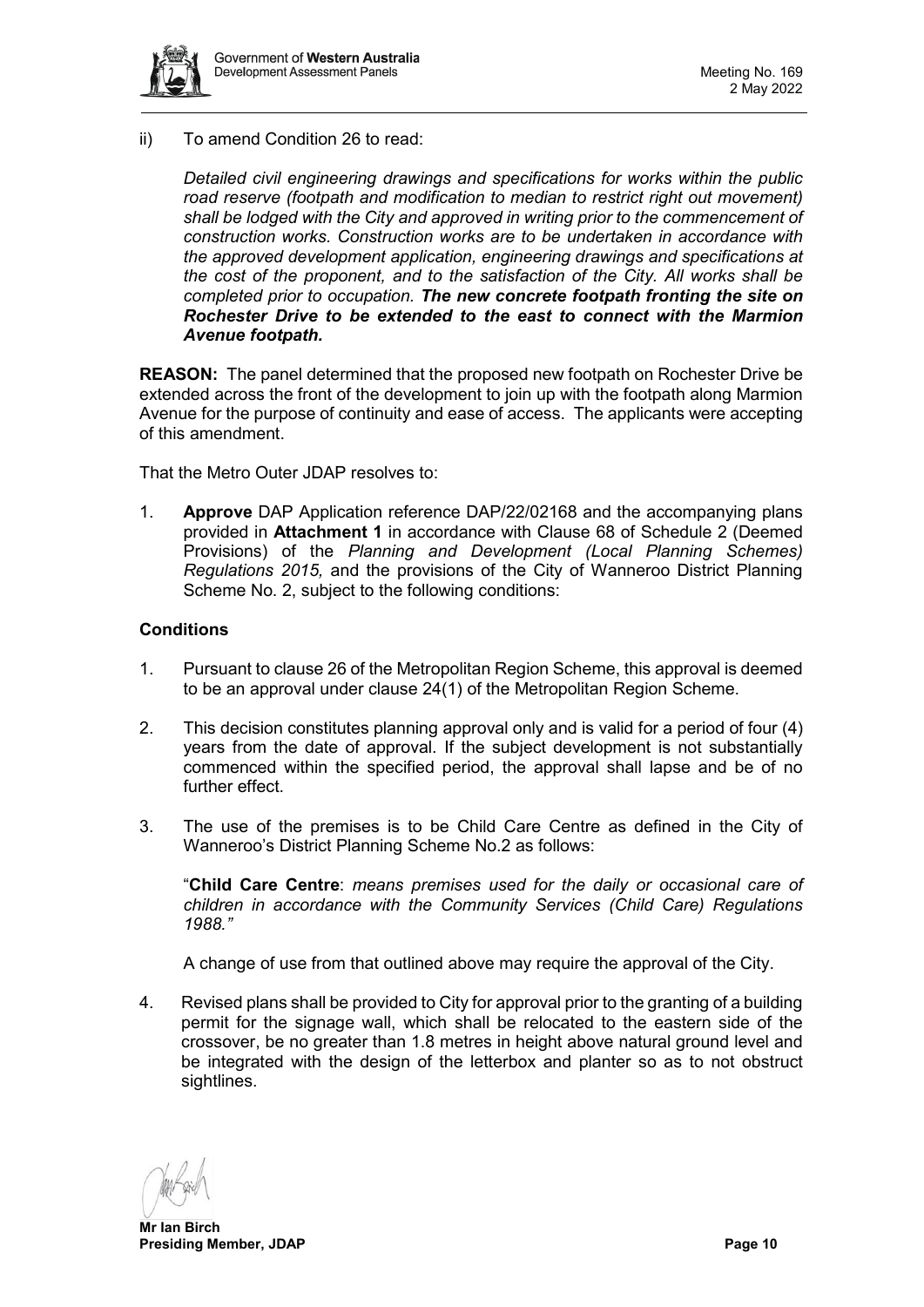

- 5. A revised detailed landscaping plan is to be provided for the subject site and adjacent verges which shall include a minimum of 8% soft landscaping and an additional tree within the western landscaping strip. The landscaping plan shall detail the plant species, densities, confirmation on mulch details, planting locations, and shade trees, shall be lodged for approval by the City prior to lodging a building permit. Planting and installation shall be in accordance with the approved landscaping and reticulation plans and completed prior to occupation of the development and maintained thereafter, to the satisfaction of the City.
- 6. A maximum of **85 children** and **15 staff** are permitted on the premises at any one time.
- 7. The hours of operation of the Child Care Centre shall be between the hours of **6:30am and 6:30pm Monday to Friday (excluding public holidays)**.
- 8. The 'outdoor play area' is not to be used for any purpose related to the operations and use of the site as a Child Care Centre prior to 7:00am.
- 9. The movement of trucks for delivery purposes shall occur between 7:00am to 7:00pm, Monday to Friday only.
- 10. Prior to the granting of a building permit, the proponent shall provide a revised Environmental Noise Assessment for approval by the City which shall demonstrate how the Child Care Centre complies with the requirements of *State Planning Policy 5.4: Road and Rail Noise* and the *Environmental Protection (Noise) Regulations 1997*. The development shall then be undertaken in accordance with the recommendations of the revised report, to the satisfaction of the City.
- 11. Written certification shall be provided from the acoustic consultant confirming all noise attenuation measures contained within the Environmental Noise Assessment are incorporated into the building design prior to the occupancy of the development.
- 12. Parking areas, driveways and points of ingress and egress shall be designed and constructed in accordance with the Australian Standard for Offstreet Carparking (AS 2890) and shall be drained, sealed and marked to the satisfaction of the City prior to the occupation of the development, and maintained thereafter to the satisfaction of the City.
- 13. A notification, pursuant to Section 70A of the *Transfer of Land Act 1893*, is to be placed on the certificate of title of the lots advising that "*The lot is situated in the vicinity of transport corridor and is currently affected or may in future be affected by transport noise."* Notice of the notification is to be included on the diagram or plan of survey (deposited plan). The notification shall be placed on the title prior to the commencement of the use on the site or at which time the lots are amalgamated, whichever is sooner.
- 14. The parking areas and associated access indicated on the approved plans shall not be used for the purpose of storage or obstructed in any way at any time, without the prior approval of the City.

**Mr Ian Birch Presiding Member, JDAP Presiding Member, JDAP**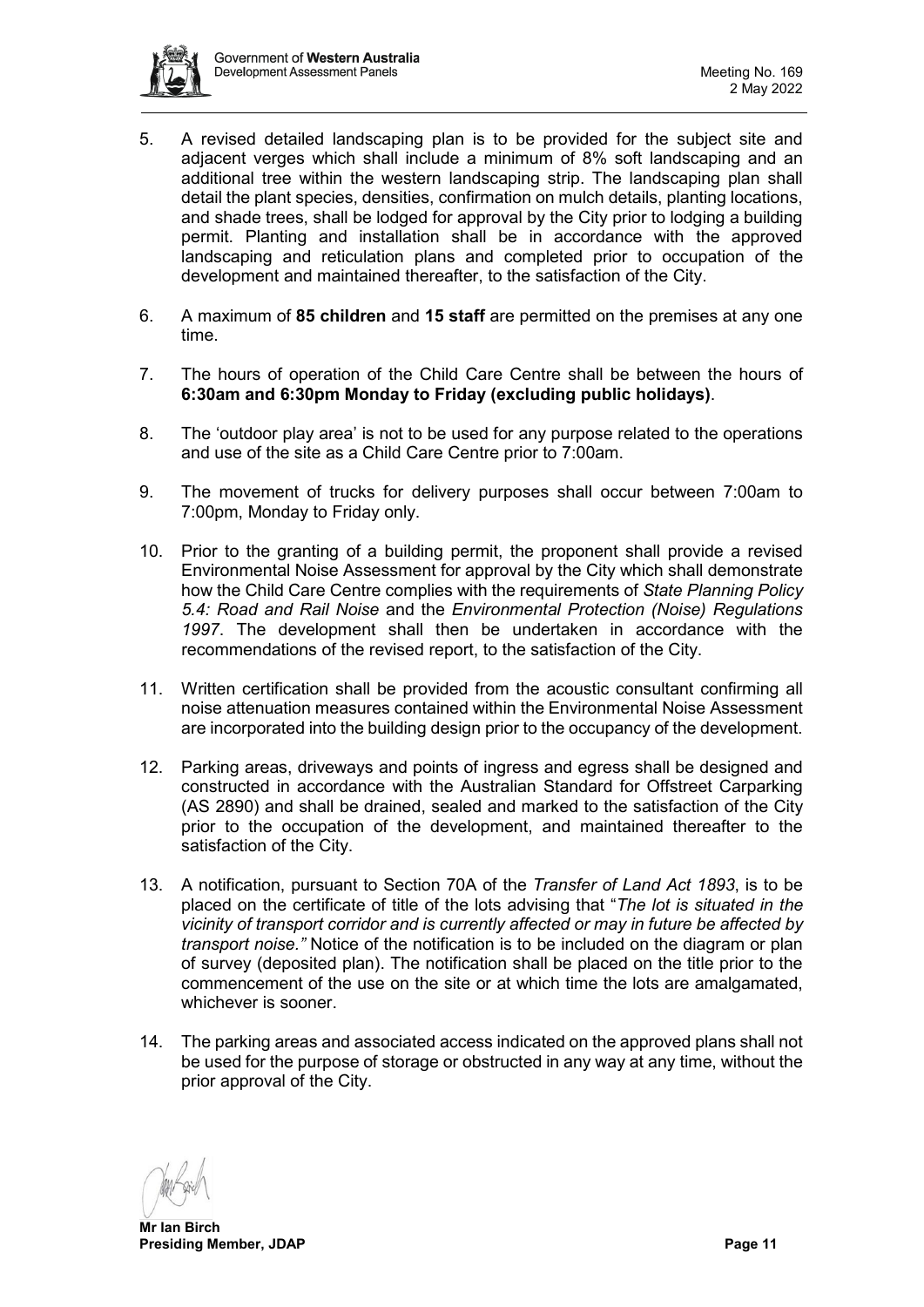

- 15. Staff car parking spaces shall be marked and clearly signposted as dedicated for staff use only, to the satisfaction of the City.
- 16. The crossover is to be constructed in concrete to commercial specifications (TS07- 11) to the satisfaction of the City.
- 17. Redundant vehicle crossovers are to be removed and the kerbing and verges reinstated with grass or landscaping to the satisfaction of the City.
- 18. An onsite stormwater drainage system, sufficient to contain a 1:100 year storm event (over 24 hours) must be provided. Plans illustrating the system proposed shall be submitted for approval when application is made for a building licence and the system shall be installed during the construction of the development.
- 19. All storage areas, external fixtures and building plant, including air conditioning units shall be located so as to minimise any visual and noise impact on surrounding landowners and screened from view from streets, public places and adjacent properties to the satisfaction of the City.
- 20. All signage is to be contained entirely within the allotment.
- 21. All signage is to be kept in accordance with the City's Signs Local Planning Policy and/or Signs Local Law (1999) as amended from time to time.
- 22. All waste shall be stored within the designated bin enclosure and collected from the site by a private contractor at the cost of the owner/occupier.
- 23. All future waste management operations on the lot shall be undertaken in accordance with the Waste Management Plan prepared by Talis Consultants dated 14 January 2022.
- 24. The development shall be finished in accordance with the approved Schedule of Materials Selections (including materials, colour schemes and details) prior to the use or occupation of the development.
- 25. Lighting shall be installed to pathways and car parking areas, be designed in accordance with the Australian Standards for the Control of Obtrusive Effects of Outdoor Lighting (AS4282) and shall be internally directed to not overspill into nearby lots. All floodlights shall be oriented and hooded to eliminate disturbance to occupants on the surrounding properties.
- 26. Detailed civil engineering drawings and specifications for works within the public road reserve (footpath and modification to median to restrict right out movement) shall be lodged with the City and approved in writing prior to the commencement of construction works. Construction works are to be undertaken in accordance with the approved development application, engineering drawings and specifications at the cost of the proponent, and to the satisfaction of the City. All works shall be completed prior to occupation. The new concrete footpath fronting the site on Rochester Drive to be extended to the east to connect with the Marmion Avenue footpath.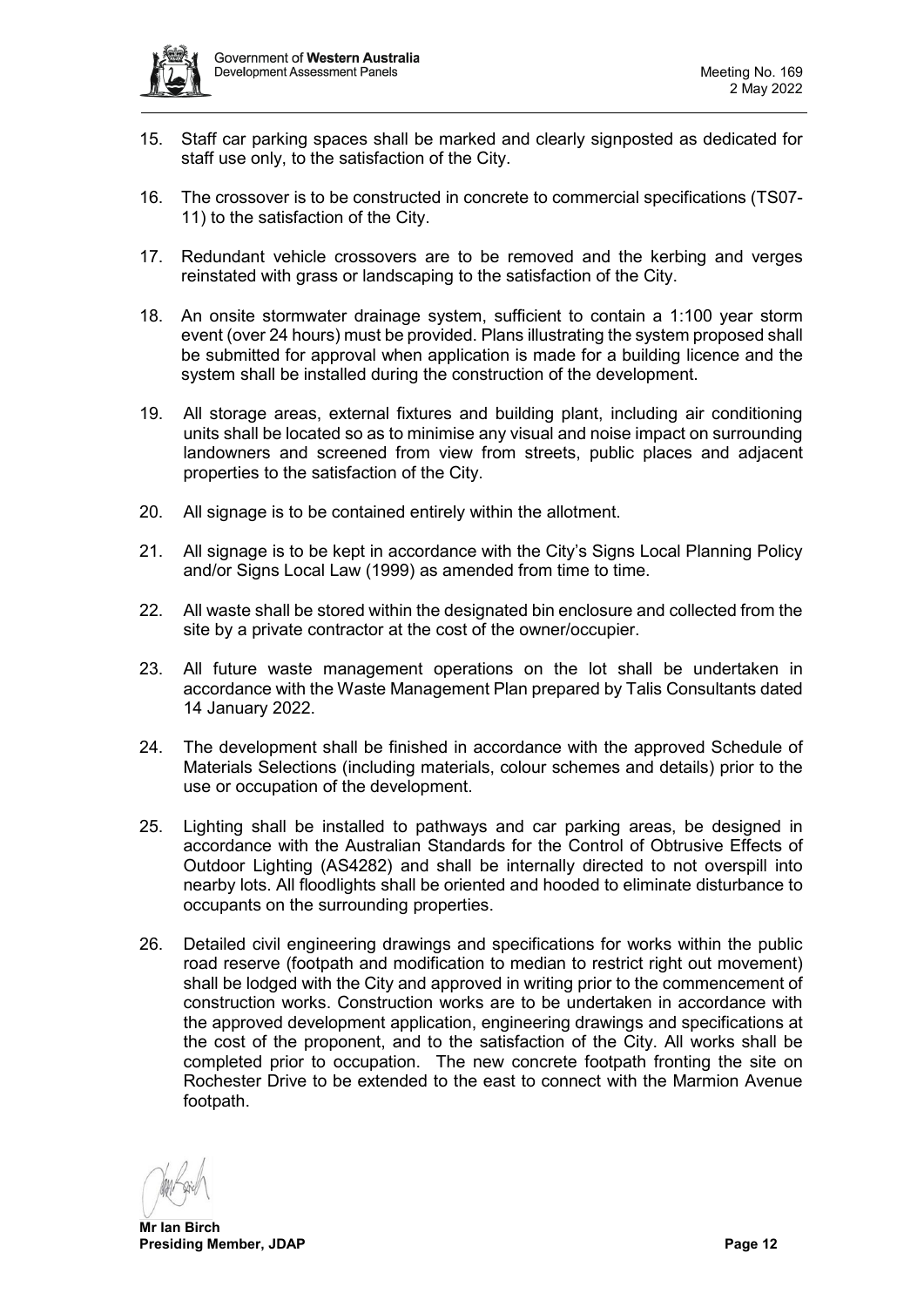

- 27. A construction management plan shall be submitted for approval to the City prior to an application for a building permit being made. The plan is to detail how construction of the development will be managed to minimise disruption to adjoining landowners. The plan will need to address the following:
	- a. The delivery times for materials and equipment to the site;
	- b. Storage of materials and the location and type of equipment on site;
	- c. Adequate measures to be implemented during construction to minimise any adverse impacts caused by sand drift and dust from the site;
	- d. Parking arrangements for contractors and sub-contractors;
	- e. Construction times;
	- f. Measures to minimise noise impacts on surrounding residents; and
	- g. Any other matter required by the City.

The construction management plan is to be submitted to and approved by the City prior to the commencement of any development.

# **The Report Recommendation was put and CARRIED UNANIMOUSLY.**

**REASON:** The proposed Child Care Centre meets the City's criteria for locating such uses in residential zoned areas. The plans have undergone amendments through a detailed design review by the City's Design Review Panel and as outlined in the Responsible Authority Report, the development has been assessed as satisfying relevant planning requirements and performance standards where discretion is sought. Supporting technical reports concerning traffic impact and noise management have been reviewed and accepted by City officers as satisfying related regulatory standards. Measures to mitigate against amenity impacts on surrounding residents are suitably covered in the proposal, as amended, together with appropriate conditions.

# <span id="page-12-0"></span>**9. Form 2 – Responsible Authority Reports – DAP Amendment or Cancellation of Approval**

Nil

# <span id="page-12-2"></span><span id="page-12-1"></span>**10. State Administrative Tribunal Applications and Supreme Court Appeals**

| <b>Current SAT Applications</b>    |                   |                                                                                                                           |                                          |                       |  |  |  |  |
|------------------------------------|-------------------|---------------------------------------------------------------------------------------------------------------------------|------------------------------------------|-----------------------|--|--|--|--|
| File No. &<br><b>SAT</b><br>DR No. | LG<br><b>Name</b> | <b>Property Location</b>                                                                                                  | <b>Application</b><br><b>Description</b> | <b>Date</b><br>Lodged |  |  |  |  |
| DAP/21/2047<br>DR257/2021          | City of<br>Swan   | Lots 136 (26) &<br>3235 (34) Asturian<br>Drive and Lots 137<br>(238) & 138 (230)<br>Henley Street,<br><b>Henley Brook</b> | Proposed education<br>facility           | 03/12/2021            |  |  |  |  |